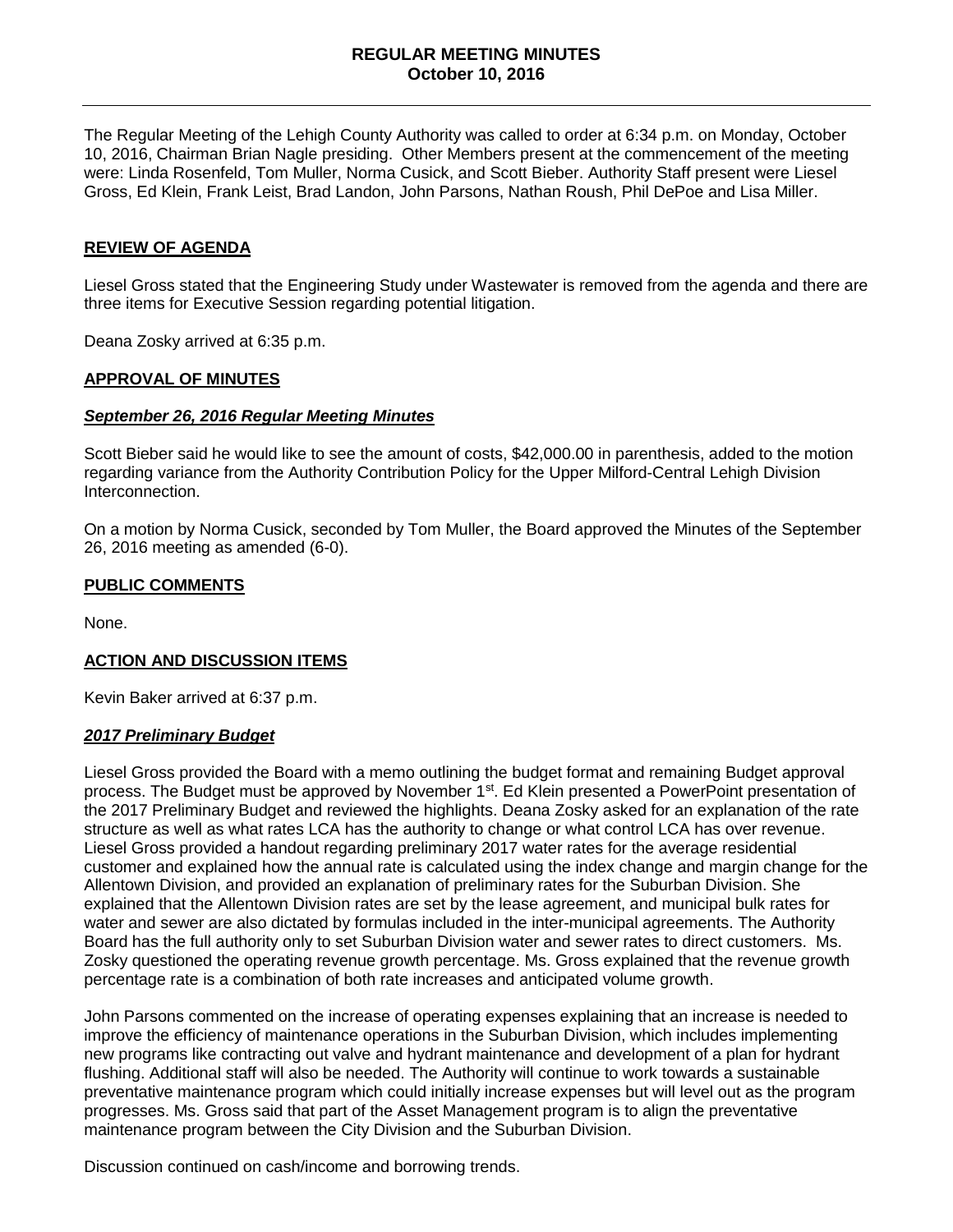Liesel Gross asked that any comments or concerns be forwarded to the Staff so they can be addressed prior to the meeting on October 24, 2016.

## *2017 Western Lehigh Sewer Rates*

Pat Mandes gave an overview of the 2017 report on Wastewater User Charges. The user rates are similar for the proposed 2017 budget with an increase of .3% from the 2016 rates for a typical residential customer. The flow rates however, have decreased. Pat Mandes explained that it's a result of less pay-as-you-go capital costs factored in to the flow rate formula in 2017 as opposed to 2016. Chairman Nagle asked the Board to provide any questions or comments to Authority Staff.

## *2017 Minimum Municipal Obligation (MMO) for LCA Pension Plan*

Ed Klein presented the 2017 Minimum Municipal Obligation (MMO) memorandum and worksheet for the Authority's Pension Plan to the Board. There were no comments or questions.

## *Resolution #10-2016-1 Authorizing Management Staff to Institute Certain Employee Policies*

Liesel Gross presented the new draft of the Resolution as requested by the Board at the previous meeting. The changes were made to paragraph 1 which included changing the word *delegates* to *assigns* and adding that procedures, policies and practices would be drafted by the Human Resources Manager, reviewed for financial impact by the Chief Financial Officer, and the Board notified of any issues or impacts of significance at the next available Board meeting through normal reporting procedures.

On a motion by Linda Rosenfeld, seconded by Norma Cusick, the Board approved Resolution #10-2016-1  $(7-0)$ .

# **PROJECT UPDATES/INFORMATION ITEMS**

Liesel Gross brought to the attention of the Board items listed in the report for upcoming meetings. She noted that the 2017 Budget and also the Park Pump Station Upgrade project are on the October 24, 2016 Board meeting agenda.

# **STAFF COMMENTS**

None.

# **SOLICITOR'S COMMENTS**

None.

# **PUBLIC COMMENTS / OTHER COMMENTS**

None.

# **EXECUTIVE SESSION**

Chairman Nagle called an Executive Session at 8:04 p.m. to discuss potential litigation.

The Executive Session ended at 8:43 p.m.